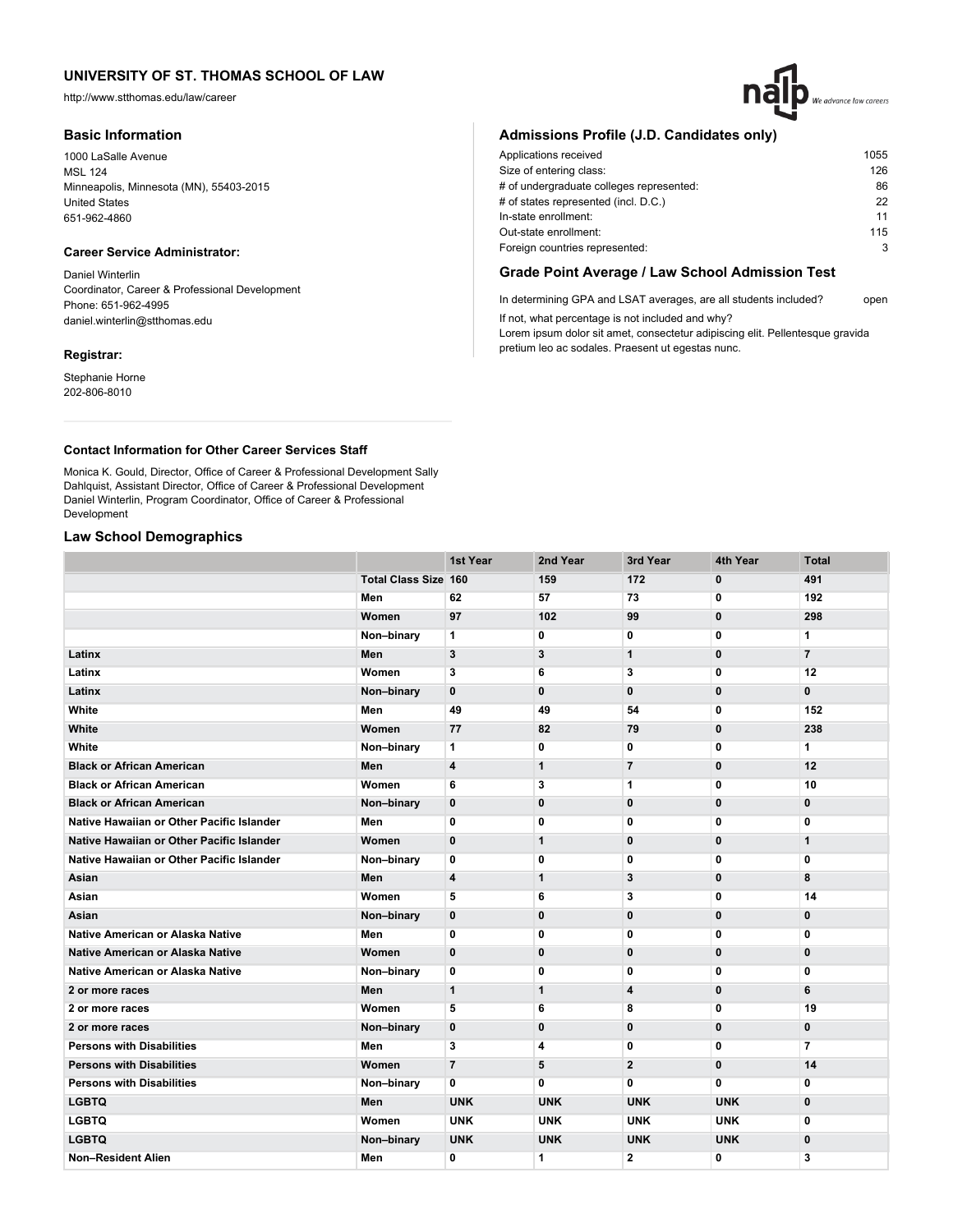| <b>Non-Resident Alien</b> | Women      |            |            |            |            |   |
|---------------------------|------------|------------|------------|------------|------------|---|
| Non-Resident Alien        | Non-binary |            |            |            |            |   |
| Veteran                   | Men        | <b>UNK</b> | <b>UNK</b> | <b>UNK</b> | <b>UNK</b> | o |
| Veteran                   | Women      | <b>UNK</b> | <b>UNK</b> | <b>UNK</b> | <b>UNK</b> |   |
| Veteran                   | Non-binary | <b>UNK</b> | <b>UNK</b> | <b>UNK</b> | <b>UNK</b> | 0 |

## **Comments**

Students who did not report ethnicity are not included.

-------------------------. . . . . . . . . . .

For more details, visit www.nalplawschools.org NALP Copyright 2015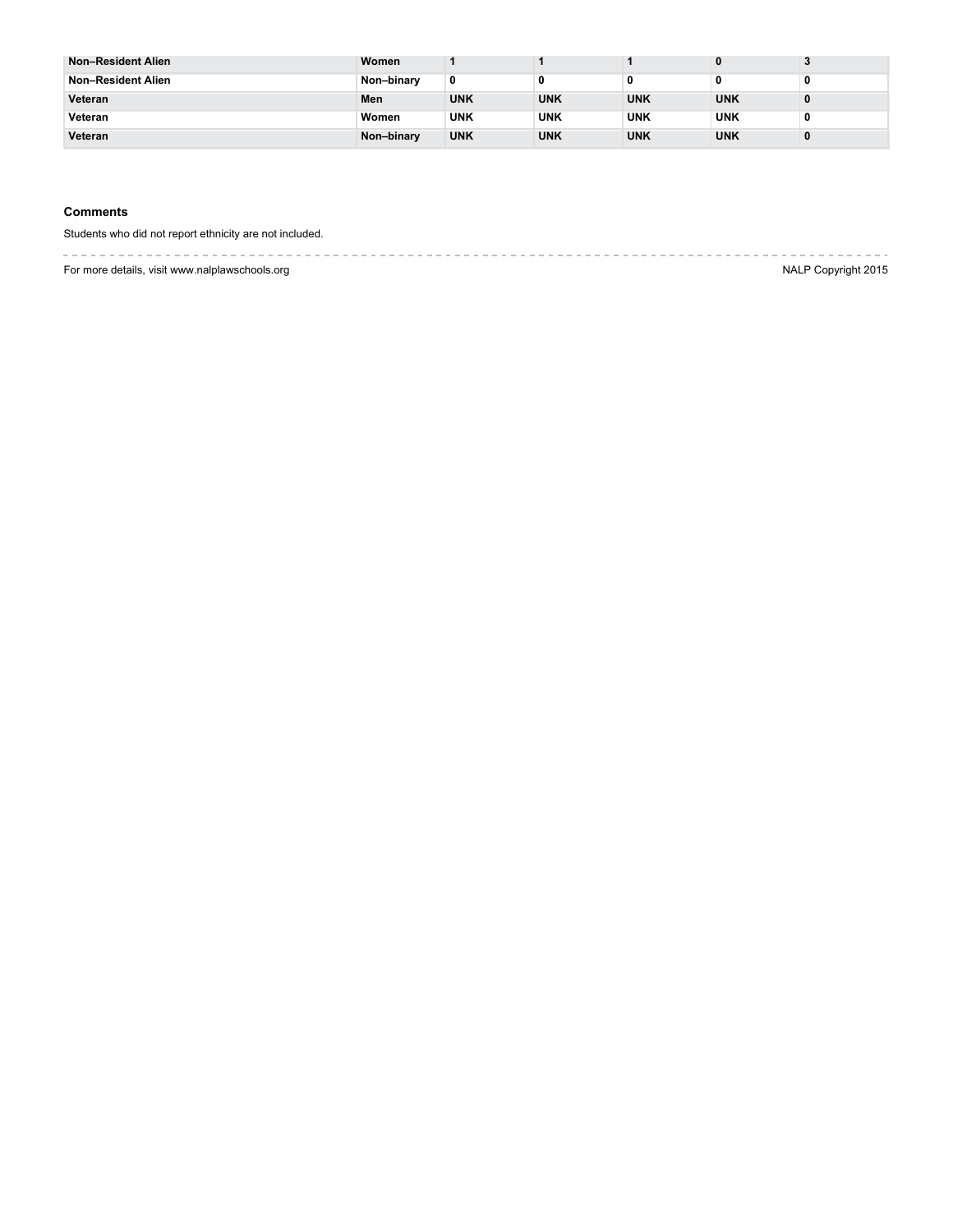http://www.stthomas.edu/law/career

## **Degree Programs**

| Number of Students Enrolled:                      |      |
|---------------------------------------------------|------|
| Full-Time:                                        | 1641 |
| Evening:                                          | 1642 |
| Part-Time:                                        | 1643 |
| Other:                                            | 1644 |
| Fields of Study:                                  |      |
| LL.M. Degrees Offered:                            | 1645 |
| Is LL.M. grading system equivalent to JD system?  | 1646 |
| Joint degree programs offered?                    | 1647 |
| Number of LL.M. degrees awarded in previous year: | 1648 |

## **JD Programs:**

## **Special Training and Certification Programs:**

Lorem ipsum dolor sit amet, consectetur adipiscing elit. Pellentesque gravida pretium leo ac sodales. Praesent ut egestas nunc. Fusce sed dapibus nunc, nec varius neque. Sed rhoncus orci non placerat mattis. Maecenas lorem nunc, ultrices quis maximus eu, varius nec tortor. Phasellus dignissim libero ipsum, sit amet condimentum mauris eleifend et. Vestibulum congue id velit sit amet tincidunt. Suspendisse ac quam nec diam ultrices ultrices gravida id lacus. Morbi tempus, justo vel consequat venenatis, eros lectus placerat leo, cursus vehicula mi nibh eu lorem. Phasellus ultricies tellus nibh, ac tincidunt mi lacinia non.

Is Moot Court a required activity?

## **Moot Court Program Description:**

Lorem ipsum dolor sit amet, consectetur adipiscing elit. Pellentesque gravida pretium leo ac sodales. Praesent ut egestas nunc. Fusce sed dapibus nunc, nec varius neque. Sed rhoncus orci non placerat mattis. Maecenas lorem nunc, ultrices quis maximus eu, varius nec tortor. Phasellus dignissim libero ipsum, sit amet condimentum mauris eleifend et. Vestibulum congue id velit sit amet tincidunt. Suspendisse ac quam nec diam ultrices ultrices gravida id lacus. Morbi tempus, justo vel consequat venenatis, eros lectus placerat leo, cursus vehicula mi nibh eu lorem. Phasellus ultricies tellus nibh, ac tincidunt mi lacinia non.

# **Explanation of Grading System**

| <b>Letter Grades</b> | <b>Other Grading System?</b> | <b>Numerical Equivalents</b> |
|----------------------|------------------------------|------------------------------|
| $A+$                 | N/A                          | N/A                          |
| A                    | N/A                          | 4.0                          |
| A-                   | N/A                          | 3.7                          |
| B+                   | N/A                          | 3.3                          |
| в                    | N/A                          | 3.0                          |
| в-                   | N/A                          | 2.7                          |
| $C+$                 | N/A                          | 2.3                          |
| C                    | N/A                          | 2.0                          |
| $C -$                | N/A                          | 1.7                          |
| D                    | N/A                          | 1.3                          |
| F                    | N/A                          | 0.0                          |

## **Comments:**

First year classes (except for Lawyering Skills) must have a class average of 2.90 and in no case should the average GPA of a course be lower then 2.70 or higher than 3.10. All Second and Third Years courses that have 45 or more students enrolled must have a class average of 3.00, and in no case should the average GPA of the course be lower than 2.80 or higher than 3.20. Faculty for all other upper level courses (with less than 45 students) are encouraged to use these guidelines, but it is not mandatory.

#### **Minimum Grade Required to Attain:**

| Top 10%:                               | 1694 |
|----------------------------------------|------|
| Top 25%:                               | 1695 |
| Top 33%:                               | 1696 |
| Top 50%:                               | 1697 |
| Top 75%:                               | 1698 |
| Median GPA:                            | 1699 |
| Minimum grade required for graduation: | 1700 |
|                                        |      |

Do you have a pass/fail option? The control open by the control open by the control open

Lorem ipsum dolor sit amet, consectetur adipiscing elit. Pellentesque gravida pretium leo ac sodales. Praesent ut egestas nunc. Fusce sed dapibus nunc, nec varius neque. Sed rhoncus orci non placerat mattis. Maecenas lorem nunc, ultrices quis maximus eu, varius nec tortor. Phasellus dignissim libero ipsum, sit amet condimentum mauris eleifend et. Vestibulum congue id velit sit amet tincidunt. Suspendisse ac quam nec diam ultrices ultrices gravida id lacus. Morbi tempus, justo vel consequat venenatis, eros lectus placerat leo, cursus vehicula mi nibh eu lorem. Phasellus ultricies tellus nibh, ac tincidunt.

| Are students ranked in their class?    | open                       |
|----------------------------------------|----------------------------|
| If so, how often?                      | Loren ipsum dolor sit amet |
| Will the school verify student grades? | open                       |

School's Verification Policy

Lorem ipsum dolor sit amet, consectetur adipiscing elit. Pellentesque gravida pretium leo ac sodales. Praesent ut egestas nunc. Fusce sed dapibus nunc, nec varius neque. Sed rhoncus orci non placerat mattis. Maecenas lorem nunc, ultrices quis maximus eu, varius nec tortor. Phasellus dignissim libero ipsum, sit amet condimentum mauris eleifend et. Vestibulum congue id velit sit amet tincidunt. Suspendisse ac quam nec diam ultrices ultrices gravida id lacus. Morbi tempus, justo vel consequat venenatis, eros lectus placerat leo, cursus vehicula mi nibh eu lorem. Phasellus ultricies tellusp>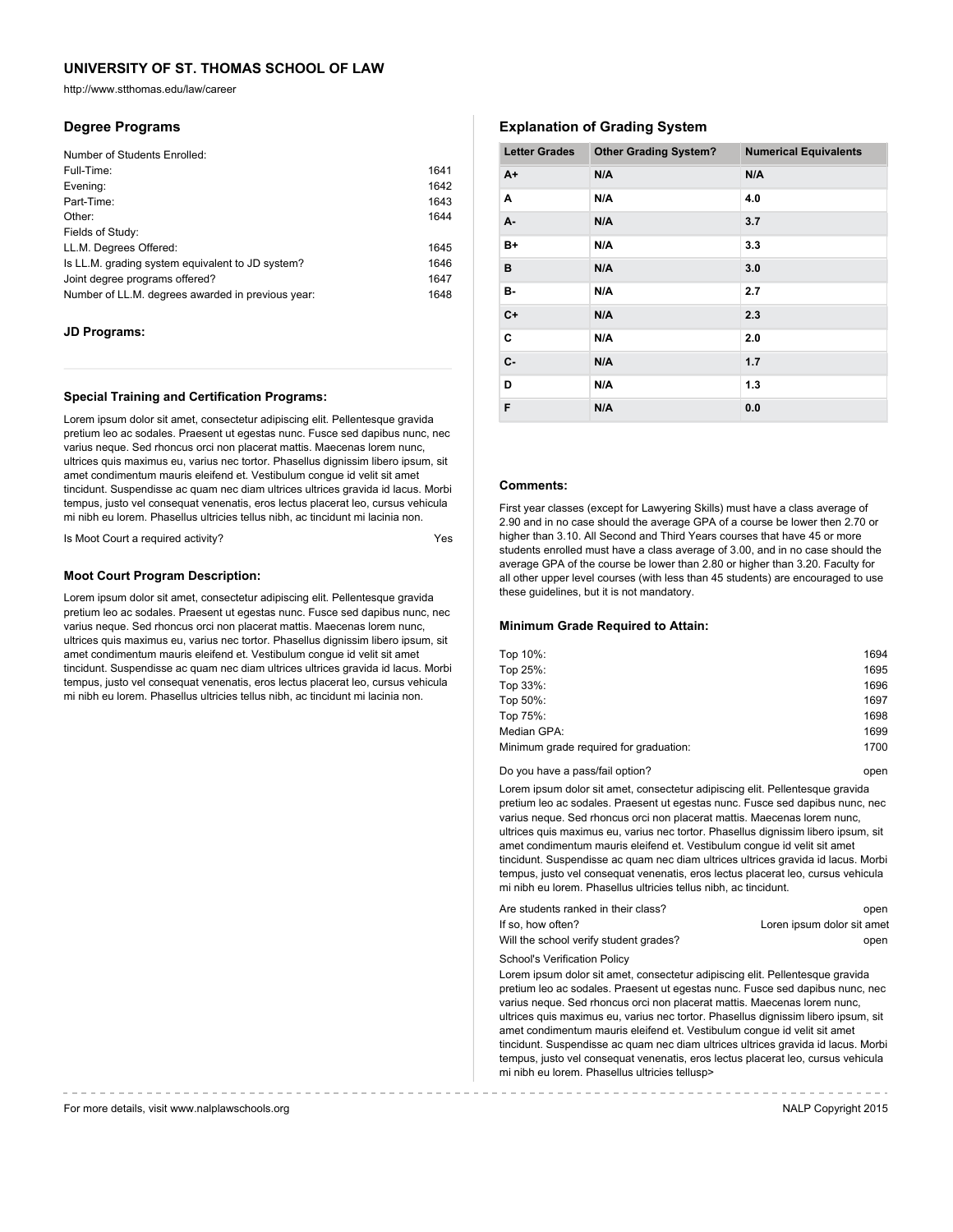http://www.stthomas.edu/law/career

## **Pre-Graduation Academic Honors**

# **Graduation Honors**

# **Areas of Practice & Employment**

| Areas of practice include both legal and non-legal positions: % of<br>employed students with jobs in area |       |  |
|-----------------------------------------------------------------------------------------------------------|-------|--|
| <b>Private practice</b>                                                                                   | 32%   |  |
| <b>Business and industry</b>                                                                              | 20%   |  |
| Government                                                                                                | 13%   |  |
| Judicial clerkship                                                                                        | 26%   |  |
| Military                                                                                                  | $0\%$ |  |
| <b>Public interest organization</b>                                                                       | 8%    |  |
| <b>Academic</b>                                                                                           | 0%    |  |
| 0%<br>Job category not identified                                                                         |       |  |

| % of students with known location who are in employment<br>region |          |
|-------------------------------------------------------------------|----------|
| New England (CT, ME, MA, NH, RI, VT)                              | $\Omega$ |
| Middle Atlantic (NJ, NY, PA)                                      | 1        |
| East North Central (IL, IN, MI, OH, WI)                           | 5        |
| West North Central (IA,KS,MN,MO,NE,ND,SD)                         | 87       |
| South Atlantic (DE, DC, FL, GA, MD, NC, SC, VA, WV)               | 1        |
| East South Central (AL, KY, MS, TN)                               | 0        |
| West South Central (AR, LA, OK, TX)                               | 2        |
| Mountain (AZ,CO,ID,MT.NV.NM,UT,WY)                                | 3        |
| Pacific (AK,CA,HI,OR,WA)                                          | 2        |
| Non-US                                                            | 0        |

## **Jurisdictions:**

Minnesota, Wisconsin, Iowa, South Dakota, Colorado, Utah, Texas, California

For more details, visit www.nalplawschools.org NALP Copyright 2015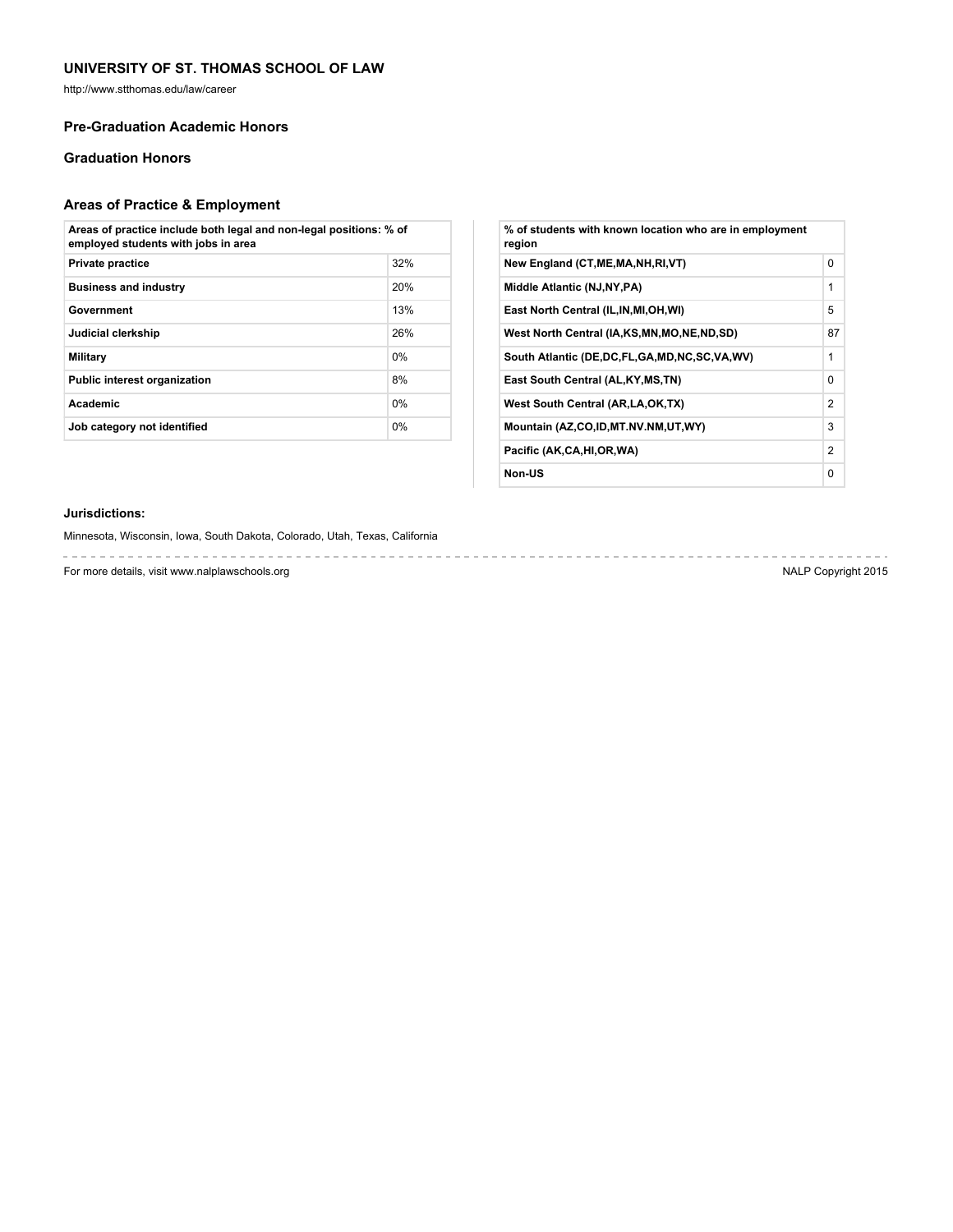http://www.stthomas.edu/law/career

# **OCI / Job Posting**

#### **OCI Reservations**

| OCI requests<br>accepted by:     |                                                                   |
|----------------------------------|-------------------------------------------------------------------|
| Mail - beginning<br>date:        | 03/21/2022                                                        |
| Phone - beginning<br>date:       | 03/21/2022                                                        |
| Email to - beginning<br>date:    | 03/21/2022: daniel.winterlin@stthomas.edu                         |
| Online, URL -<br>beginning date: | 03/21/2022:<br>https://law-stthomas-csm.symplicity.com/employers/ |

Any changes in OCI procedures or policies that will be in effect for the first time during Fall 2015:

The University of St. Thomas School of Law provides this information regarding its OCI policies. The University of St. Thomas School of Law encourages employers to participate in our On-Campus Interviewing Program (OCI), which the timing of which may vary per year and will be adjusted as needed for public health or other purposes, or as scheduled outside of that timeframe with the Career and Professional Development Office. (OCI details available online at https://www.stthomas.edu/law/careercenter/informationforemployers.) To ensure a fair and efficient recruitment and hiring process for all students and employers participating in OCI, employers shall not conduct initial or callback interviews of rising second-year students prior to the employer's OCI interview dates. Employers may, however, interview rising second-year students prior to OCI as part of an organized job fair. The University of St. Thomas School of Law recognizes the need to balance the business needs of employers with the educational and professional development needs of our students. Employers should refrain from any activity that may adversely affect the ability of students to make an independent and thoughtful decision. Employers should not offer special inducements to persuade students to accept offers of employment earlier than is prescribed. Offers should be made in writing with all material terms and conditions of employment clearly expressed. Students should immediately withdraw their application from consideration and/or decline any offers if they have no expectation or intention of accepting an offer of employment. Once students accept an offer of employment, they must withdraw from consideration from any other employer. The University of St. Thomas School of Law also wants to ensure that the employment relationships that develop from our programs and services result in productive professional relationships. Affording students a reasonable period of time for reviewing, considering, and responding to offers is an important part of promoting successful recruiting. The University of St. Thomas School of Law expects employers to afford students at least 14 days to consider and respond to an offer of employment that results from an interview that took place as a part of OCI. This timeline applies regardless of whether the students has been previously employed by the employer.

OCI Date Assignment Procedure: First come first served OCI Fee? 0

OCI Date Confirmation Sent to Employers: 03/21/2022

If requested, our school will coordinate with: University of Minnesota Law School, Mitchell Hamline School of Law, and upon request

## Required Employer Forms:

Employers may register directly by logging onto Symplicity. Otherwise, employers may complete the registration form indicating 3 top date choices, length of interviews, hiring criteria, materials requested from students, hiring contact, and other information, and provide that information to daniel.winterlin@stthomas.edu.

## **OCI Dates:**

#### OCI Interview Periods: Monday, July 25 to Friday, August 5

Callback Period: We coordinate with employers to determine callback scheduling.

Is video conferencing<br>available? available? Yes available?

# **Other Interview Programs** St. Thomas Law students regularly participate in the following interview

programs: Hennepin County Bar Association 1L Summer Associate Program, the Twin Cities Diversity in Practice 1L Program, the Equal Justice Works Interview Program, the Loyola Patent Law Interview Fair, and the Minnesota Justice Foundation Summer Clerkship Interview Program. Students are eligible to participate in other interview programs across the county.

#### **Diversity Interview Programs**

St. Thomas Law students participate in the Cook County Bar Association Minority Job Fair, the Hennepin County Bar Association's 1L Minority Clerkship Program, the Hispanic National Bar Association Career Fair, the Minnesota Minority Recruitment Program, the Twin Cities Diversity in Practice's Minnesota Minority Recruitment Conference, the Twin Cities Diversity in Practice 1L Summer Clerkship Rotation, as well as Diversity Clerkship Programs sponsored by individual law firms.

#### **For Employers who do not interview students on-campus, will you:**

send,uponrequest,onepackagecontainingresumes/transcripts? Yes post a notice directing students to apply directly to employer? Yes

All posted jobs for students and graduates are accessible online. Job postings are active for 30 days or for the time designated by the employer. Employers can enter the postings themselves on Symplicity, email the posting to lawcareers@stthomas.edu, or fax it to 651-962-4861.

Are employers permitted to prescreen?

If no, explain:

## **First Year Students**

First year students are eligible to participate in Spring OCI.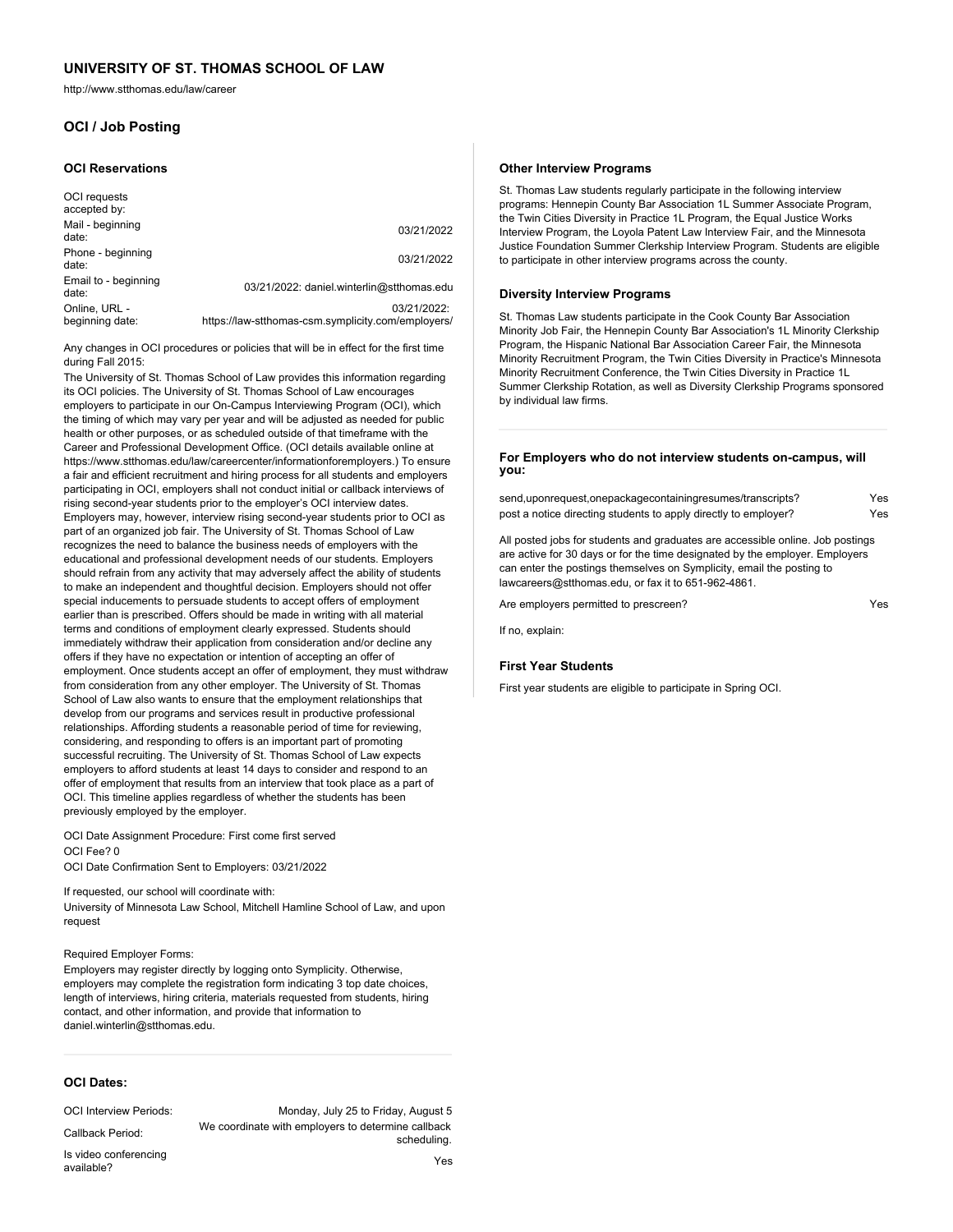Comments: We will also set up a resume collect system for employers or work with them to accommodate requests for interviews outside of the stated time periods.

## **Pre-OCI Material Distribution:**

| Are employers permitted to prescreen?                                                             | Yes        |                     |
|---------------------------------------------------------------------------------------------------|------------|---------------------|
| OCI Drop date:                                                                                    | 07/11/2022 |                     |
| Date student materials sent to employer:                                                          | 07/11/2022 |                     |
| Date interview schedule sent to employer:                                                         | 07/20/2022 |                     |
| Postage/express mail fee?                                                                         | No         |                     |
| Comments:                                                                                         |            |                     |
| Do you provide resume collection or direct mail option for employers not<br>participating in OCI? | Yes        |                     |
| Are all OCI conducted in campus buildings?                                                        | Yes        |                     |
|                                                                                                   |            |                     |
| For more details, visit www.nalplawschools.org                                                    |            | NALP Copyright 2015 |